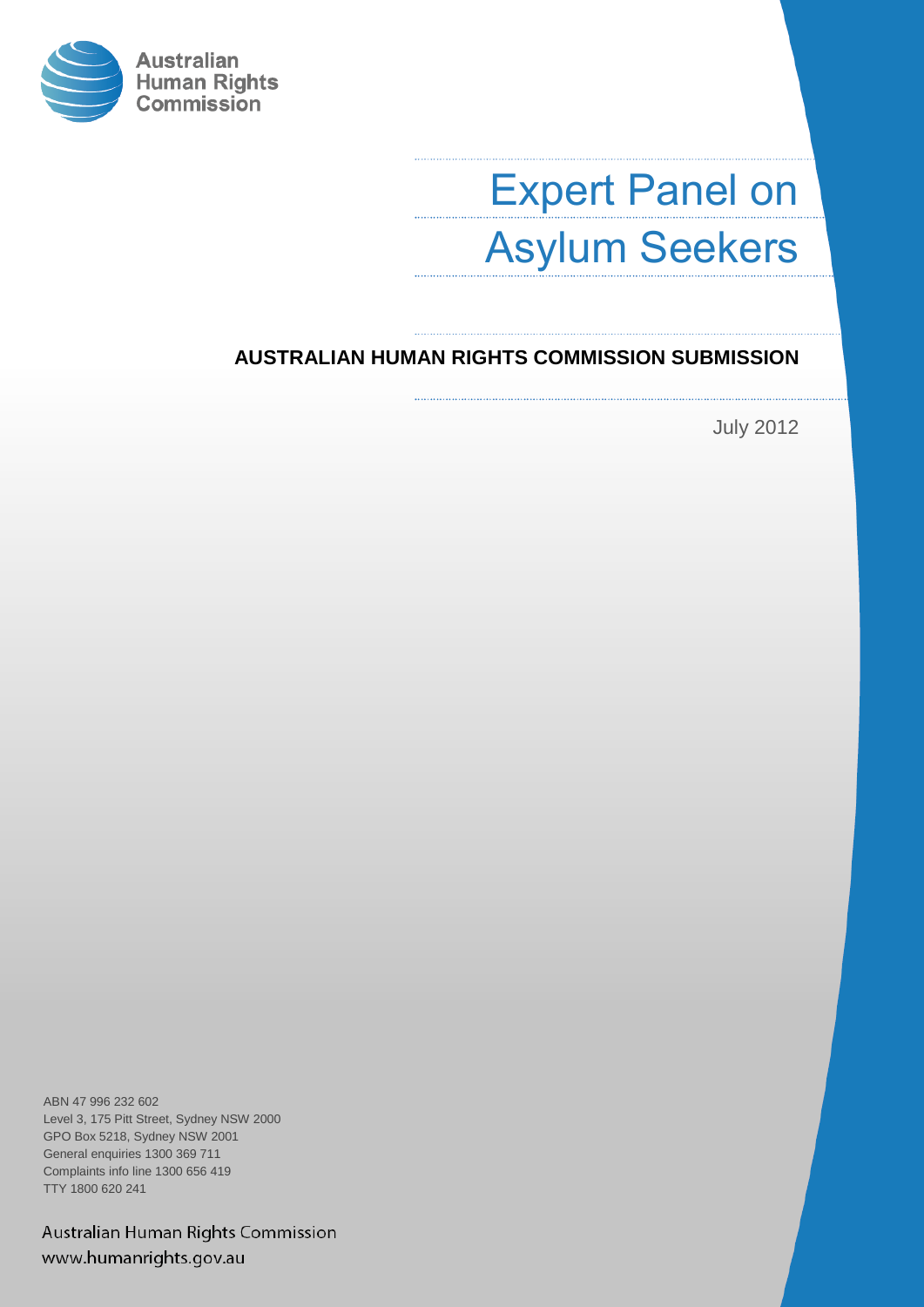# **Table of Contents**

| 1                   |                                                                                                                                                | 3 |
|---------------------|------------------------------------------------------------------------------------------------------------------------------------------------|---|
| $\mathbf{2}$<br>2.1 | How best to prevent asylum seekers risking their lives by travelling to                                                                        |   |
|                     |                                                                                                                                                |   |
| 2.2 <sub>2</sub>    |                                                                                                                                                |   |
| 2.3                 | The development of an inter-related set of proposals in support of<br>asylum seeker issues, given Australia's right to maintain its borders. 7 |   |
| 2.4                 | Short, medium and long term approaches to assist in the development<br>of an effective and sustainable approach to asylum seekers  9           |   |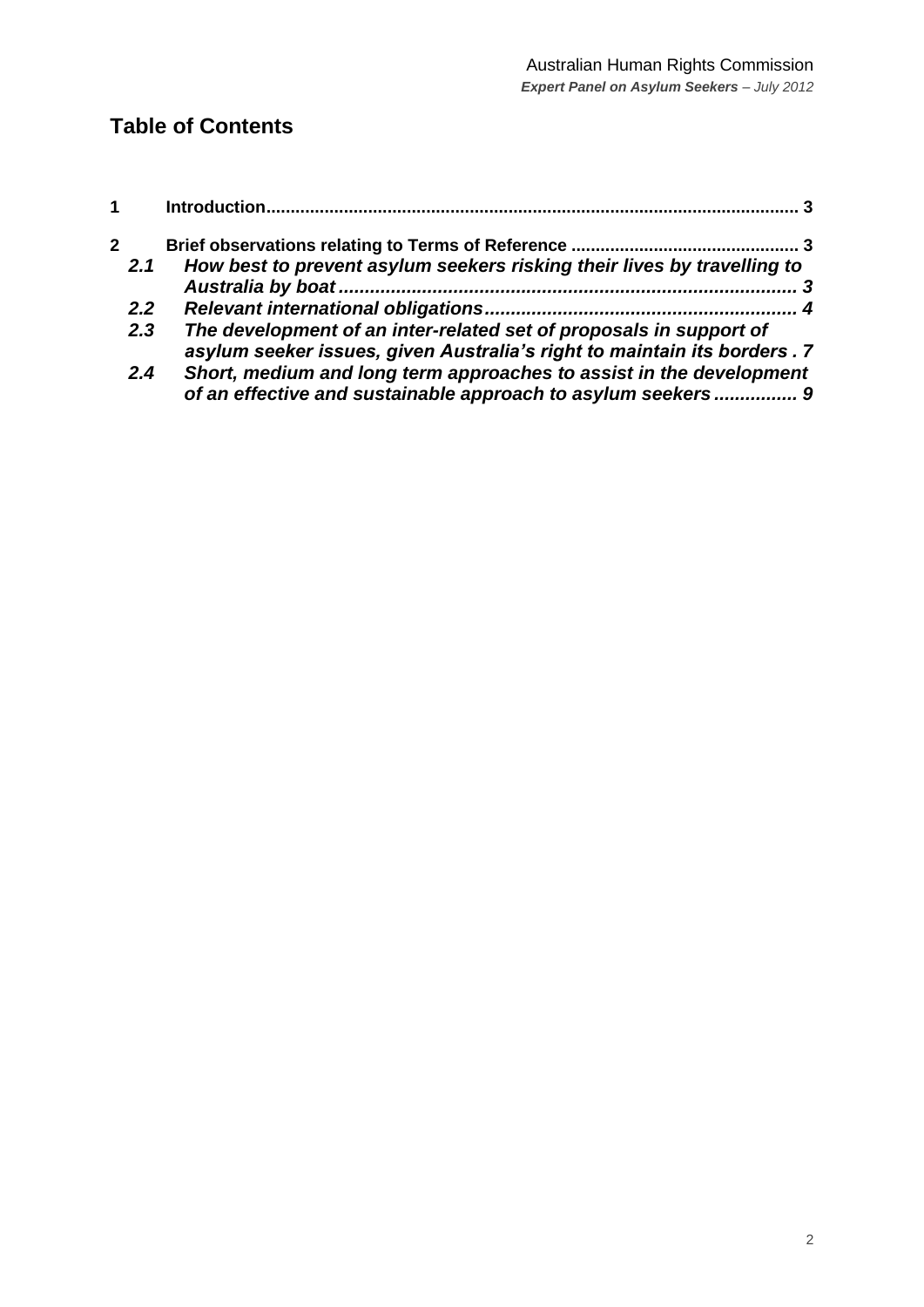# <span id="page-2-0"></span>**1 Introduction**

- 1. The Australian Human Rights Commission welcomed the opportunity to meet with the Expert Panel on Asylum Seekers on 12 July 2012. The Commission makes this brief submission further to that discussion.
- 2. On 28 June 2012, the Prime Minister, the Hon Julia Gillard MP announced the appointment of the Expert Panel to provide advice and recommendations to the Australian Government on policy options to prevent asylum seekers risking their lives on dangerous boat journeys to Australia.<sup>1</sup> The Expert Panel has had a range of meetings with government, non-government and parliamentary stakeholders, has called for submissions and will report to government prior to commencement of the Spring 2012 sitting period of the Australian Parliament.
- 3. The Commission is established by the *Australian Human Rights Commission Act 1986* (Cth) and is Australia"s national human rights institution.
- 4. Over the last decade the Commission has undertaken extensive work in the area of Australian law, policy and practice relating to asylum seekers, refugees and immigration detention. This has involved conducting national inquiries, $2$  examining proposed legislation, $3$  monitoring and reporting on immigration detention,<sup>4</sup> and investigating complaints from individuals subject to Australia's immigration laws and policies.<sup>5</sup> More specifically, the Commission's work in this area has included engagement regarding the risk of breaches to Australia"s human rights obligations posed by successive Australian Governments" planned or effected third-country arrangements for the processing of asylum seekers' claims.<sup>6</sup>

# <span id="page-2-1"></span>**2 Brief observations relating to Terms of Reference**

- 5. The Commission does not seek to address the Expert Panel"s terms of reference in full, but rather makes brief observations in relation to four of the points which the Expert Panel will consider in providing its advice to government. These are:
	- how to best prevent asylum seekers risking their lives by travelling to Australia by boat
	- relevant international obligations
	- the development of an inter-related set of proposals in support of asylum seeker issues, given Australia's right to maintain its borders
	- short, medium and long term approaches to assist in the development of an effective and sustainable approach to asylum seekers.

### <span id="page-2-2"></span>*2.1 How best to prevent asylum seekers risking their lives by travelling to Australia by boat*

6. The Commission recognises the serious risk to lives and safety posed by asylum seekers undertaking hazardous sea journeys and strongly supports the adoption of any measures to avert further tragic loss of lives at sea that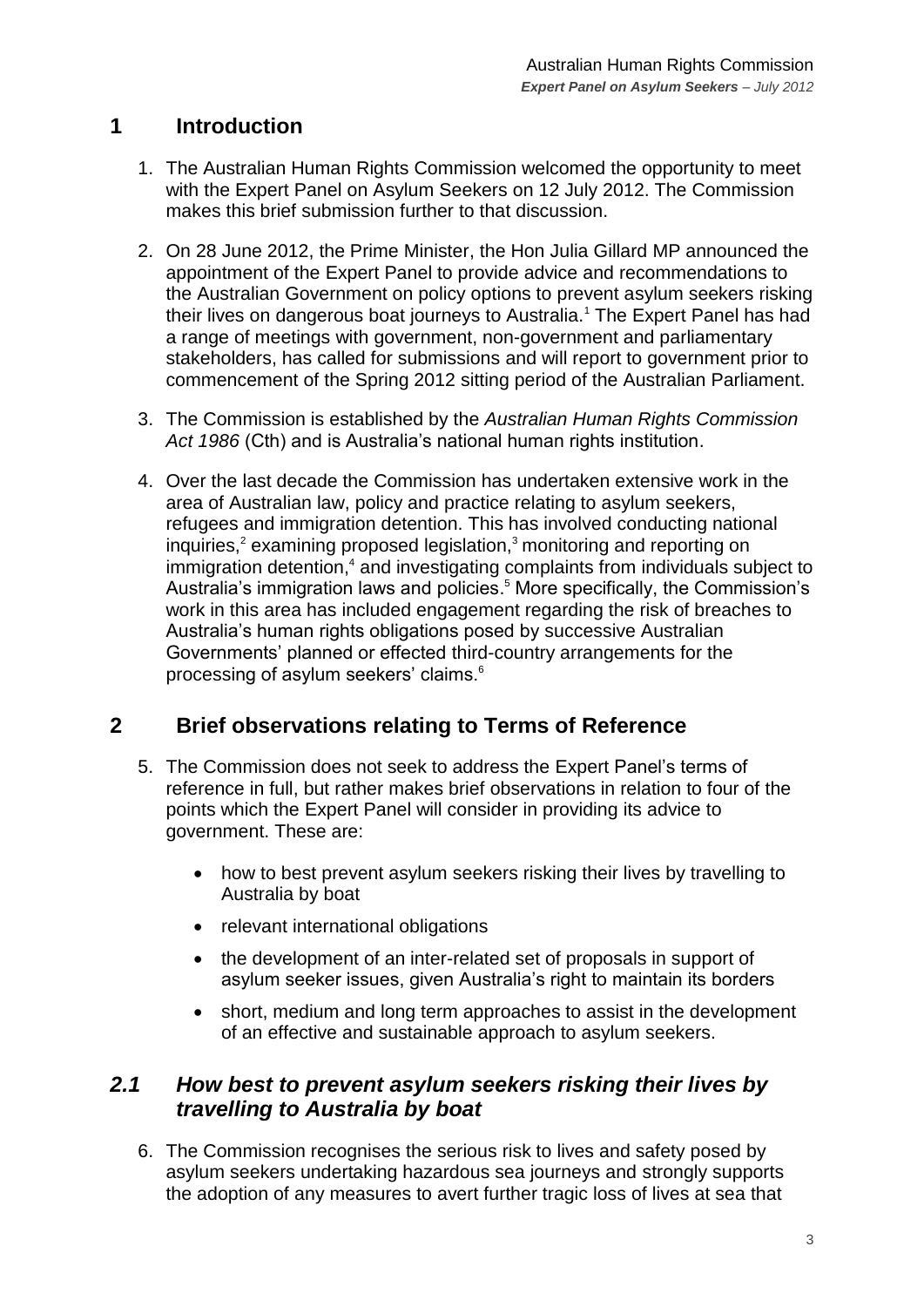are consistent with the Australian Government"s human rights obligations and recognised international standards. In particular, the Commission encourages the Australian Government to collaborate closely with the Indonesian Government, and other relevant parties, to ensure that its rescue at sea capabilities are robust, and that the safety of all concerned is not jeopardised by the policies or instructions governing the actions of authorities who respond to boats carrying asylum seekers, including boats that have signalled that they are in distress.

7. In the view of the Commission, the best and most sustainable means of dissuading asylum seekers from risking their lives by endeavouring to reach Australia by boat is the creation of viable alternative pathways for people who are seeking protection to achieve lasting safety for themselves and their families. The Commission appreciates that this is a complex undertaking. It will require sensitive multilateral engagement, a long-term commitment, interrelated strategies and the cultivation of a vision and framework for sustainable regional refugee protection. It will also require the Australian Government to exercise leadership by modelling the humane and effective treatment of asylum seekers in conformity with its international obligations.

# <span id="page-3-0"></span>*2.2 Relevant international obligations*

- 8. The Commission holds serious concerns regarding the stated intention of both the Australian Government and the opposition to send asylum seekers who arrive in Australia by boat to third countries for processing of their claims. There is a high risk that such arrangements will result in breaches of Australia"s human rights obligations.
- 9. The Commission has detailed its concerns regarding proposals for third country processing arrangements, as well as past practices including the 'Pacific Solution' and use of Temporary Protection Visas, in a number of reports, submissions and public statements.<sup>7</sup> The analysis and observations contained in the following submissions may be helpful to the Expert Panel in considering this aspect of its terms of reference:
	- Australian Human Rights Commission, Submission to the Senate Standing Committees on Legal and Constitutional Affairs Inquiry into Australia"s agreement with Malaysia in relation to asylum seekers (September 2011), at [http://www.humanrights.gov.au/legal/submissions/2011/20110914\\_asyl](http://www.humanrights.gov.au/legal/submissions/2011/20110914_asylum_seekers.html) [um\\_seekers.html](http://www.humanrights.gov.au/legal/submissions/2011/20110914_asylum_seekers.html)
	- Australian Human Rights Commission, Inquiry into Australia"s agreement with Malaysia in relation to asylum seekers: Australian Human Rights Commission"s response to questions on notice (29 September 2011), at [http://www.aph.gov.au/Parliamentary\\_Business/Committees/Senate\\_C](http://www.aph.gov.au/Parliamentary_Business/Committees/Senate_Committees?url=legcon_ctte/malaysia_agreement/submissions.htm) [ommittees?url=legcon\\_ctte/malaysia\\_agreement/submissions.htm](http://www.aph.gov.au/Parliamentary_Business/Committees/Senate_Committees?url=legcon_ctte/malaysia_agreement/submissions.htm)
	- Submissions on behalf of the Australian Human Rights Commission (intervening), in *Plaintiff M106/2011 v Minister for Immigration and*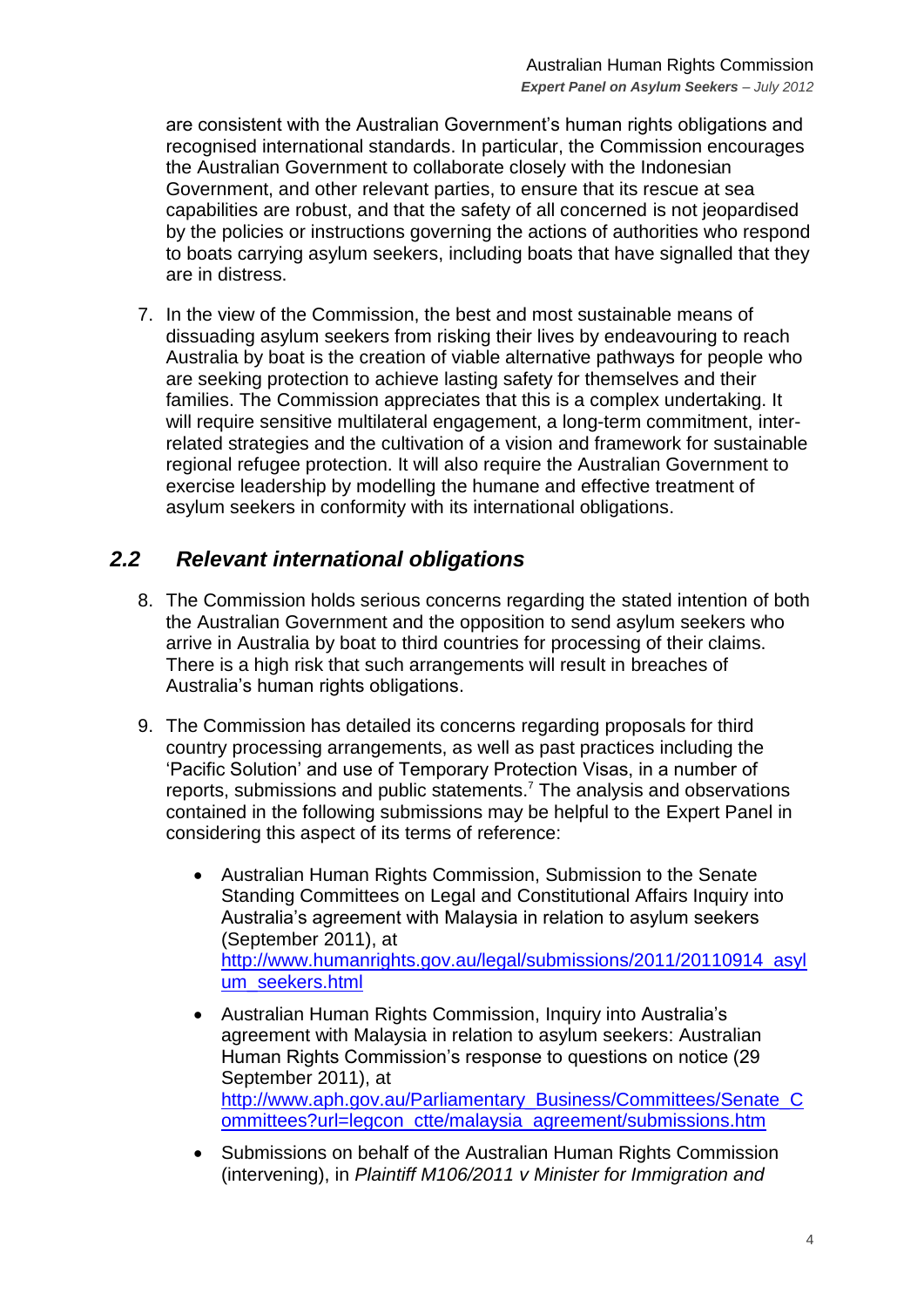*Citizenship*, at [http://www.hcourt.gov.au/assets/cases/m70-2011/M106-](http://www.hcourt.gov.au/assets/cases/m70-2011/M106-2011_HRC.pdf) [2011\\_HRC.pdf](http://www.hcourt.gov.au/assets/cases/m70-2011/M106-2011_HRC.pdf)

 Australian Human Rights Commission, Submission to the Inquiry of the Senate Legal and Constitutional Legislation Committee on the Migration Amendment (Designated Unauthorised Arrivals) Bill 2006 (May 2006), at

[http://www.humanrights.gov.au/legal/submissions/migration20060522.h](http://www.humanrights.gov.au/legal/submissions/migration20060522.html) [tml](http://www.humanrights.gov.au/legal/submissions/migration20060522.html)

- 10. As detailed in a submission to the Inquiry into Australia's agreement with Malaysia in relation to asylum seekers, the Commission held serious concerns about the human rights implications of a number of aspects of that proposed bilateral arrangement. These included that:
	- The detention of people awaiting transfer under the arrangement may have become arbitrary as the conditions of detention under which those who were held pending transfer may have been unnecessarily restrictive.<sup>8</sup>
	- There appeared to be inadequate pre-transfer assessment processes in place under the arrangement to safeguard against breaches of fundamental human rights.<sup>9</sup>
	- Transferring asylum seekers to Malaysia under the arrangement may have led to serious breaches of Australia's international human rights obligations, most significantly, to breaches of Australia"s *nonrefoulement* obligations (both direct and indirect),<sup>10</sup> as well as those relating to non-discrimination<sup>11</sup> and family unity.<sup>12</sup>
	- The safeguards included in the arrangement and operational guidelines were inadequate to ensure that the rights of people transferred to Malaysia with respect to liberty and humane treatment would be protected, and that they would receive appropriate services and support.<sup>13</sup>
	- There was limited provision for independent oversight and monitoring of the arrangement. $14$
	- The arrangement may have compromised Australia's obligation to ensure that children"s best interests are a primary consideration in all actions concerning them.<sup>15</sup>
- 11.The Commission was particularly concerned about the fate of any unaccompanied children transferred to Malaysia under the arrangement. In its intervention in *Plaintiff M106/2011 v Minister for Immigration and Citizenship* in the High Court of Australia, the Commission argued that:
	- domestic law requires an unaccompanied child"s best interests to be taken into consideration in the decision as to whether to transfer the child under the arrangement
	- the best interests of the child are an overriding limit on the exercise of the powers of a guardian, including those of the Minister as guardian of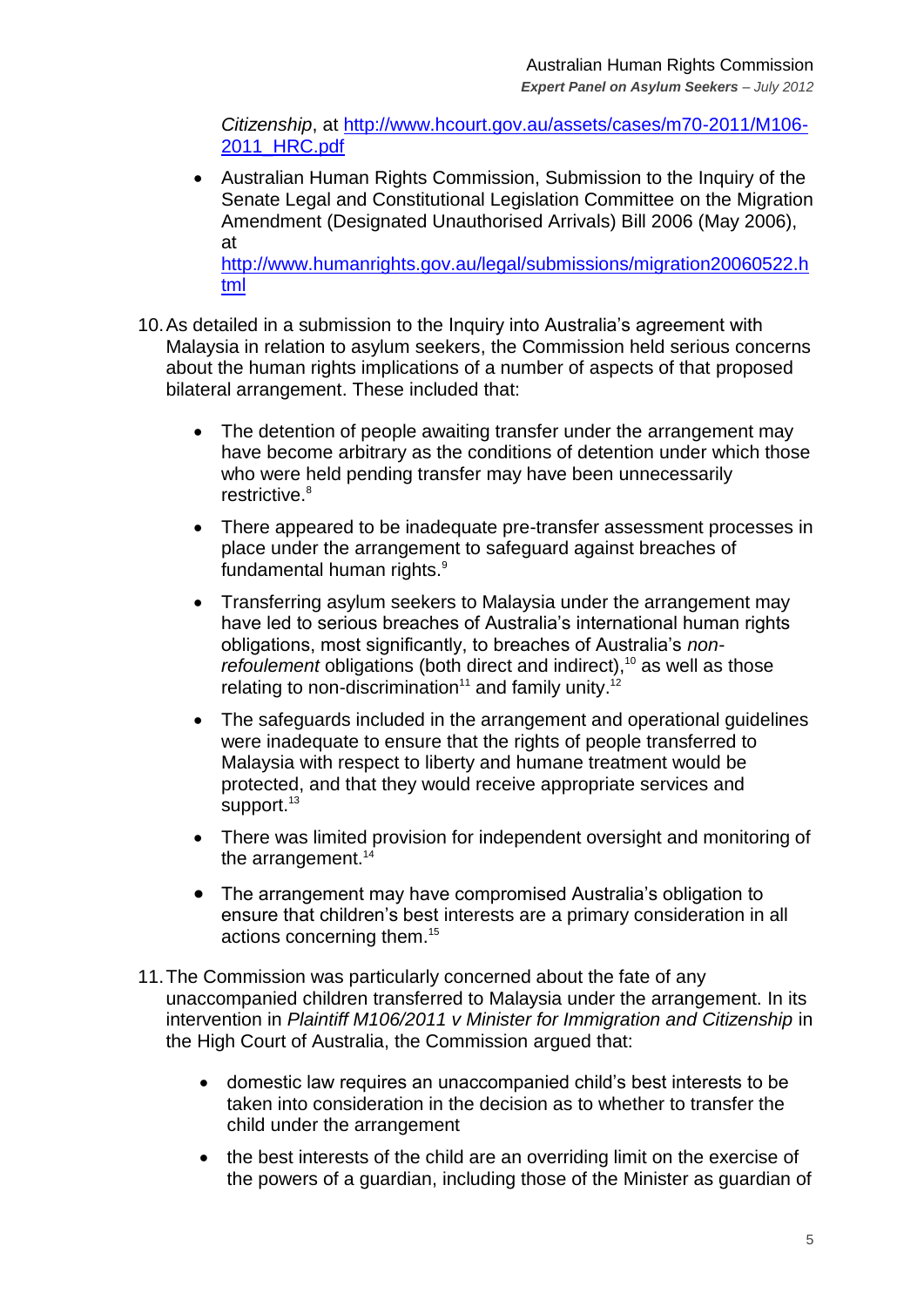unaccompanied children seeking asylum in Australia under s 6 of the the *Immigration (Guardianship of Children) Act 1946* (Cth) (IGOC Act)

- the Minister's power to remove unaccompanied children under s 198A of the *Migration Act 1958* (Cth) (Migration Act) must be read conformably with his duties as guardian under the IGOC Act
- in deciding whether to remove a child to a third country, the Minister must be guided by Australia"s international obligation under the *Convention on the Rights of the Child* (CRC) to consider a child"s best interests as of primary importance when making any decision regarding them.
- 12.The High Court decided that the Minister may not transfer an unaccompanied child to Malaysia under the Migration Act unless he gives his consent in writing under the IGOC Act for the child to be removed. The Minister"s decision as to whether to grant consent is judicially reviewable.
- 13.In the Commission"s view, even if transfer of unaccompanied children seeking asylum to a third country were lawful under Australian law, it would likely breach Australia"s international human rights obligations. Owing to the particular vulnerabilities of unaccompanied children, article 20(1) of the CRC recognises that they are entitled to special protection and assistance provided by the State.
- 14.Unaccompanied children transferred under the arrangement may have experienced a breach of their fundamental rights, including those relating to *non-refoulement*, liberty, healthcare and education.<sup>16</sup> Unaccompanied children transferred under the arrangement would have been sent to a country with a poor record for the treatment of asylum seekers and refugees, in the absence of clear, mandated arrangements for their guardianship, care and custody. The Commission would hold grave concerns for the fate of any unaccompanied child placed into such circumstances.
- 15.The Commission strongly recommends against a revival of the arrangement to transfer asylum seekers to Malaysia, in light of the High Court"s judgment in *Plaintiff M70/2011 and Plaintiff M106/2011 v Minister for Immigration and Citizenship* (2011) 244 CLR 144 and Australia"s binding international obligations.
- 16.As the Commission has previously argued, re-establishing third country processing in Nauru and Papua New Guinea may not be a humane, viable alternative to an arrangement with Malaysia. Both countries are parties to the Convention Relating to the Status of Refugees 1951 and Protocol Relating to the Status of Refugees 1967 (the Refugee Convention). However, Nauru has only been a party to the Conventin as of June 2011 and has not had an opportunity to demonstrate the extent to which it can comply with the international obligations under the treaty.<sup>17</sup> Papua New Guinea has posed numerous reservations to the Convention which specify that it does not intend to comply with many of the obligations that it contains.<sup>18</sup> The Commission strongly recommends against a revival of former arrangements involving transfer of asylum seekers to third countries as occurred under the "Pacific Solution".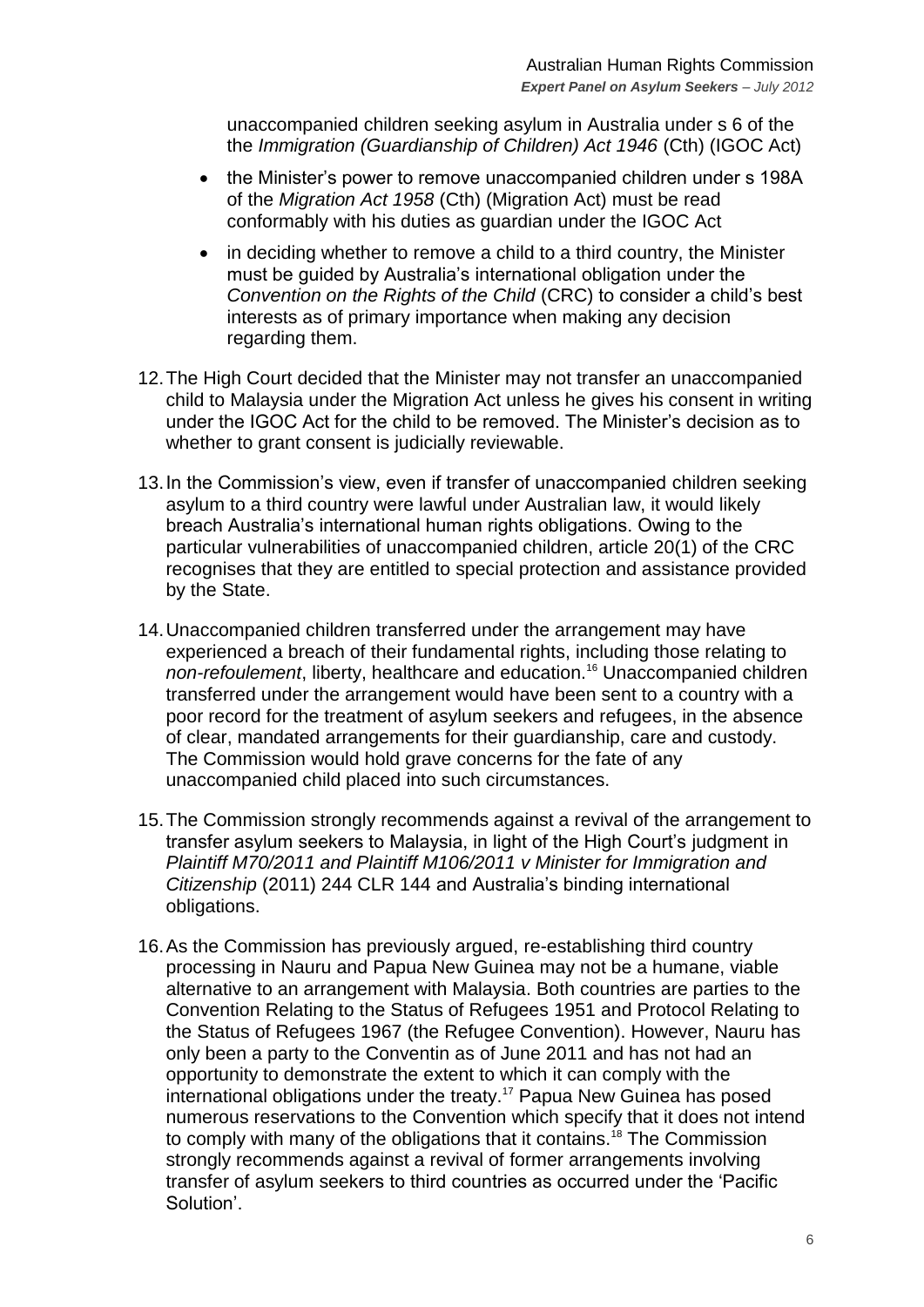- 17.It has been the longstanding view of the Commission that all people who make claims for asylum in Australia should have those claims assessed on the mainland through the refugee status determination system that applies under the Migration Act and that the greatest possible use should be made of community arrangements for asylum seekers while their claims are being assessed. The Commission holds this view because such approaches ensure better compliance with Australia"s international obligations. They are also more humane; may be cheaper; have been shown to yield high rates of compliance with immigration processes; and enable a readier transition into the Australian community for those who are found to be owed protection and a greater preparedness to return amongst those who are not.<sup>19</sup>
- 18.The Commission strongly welcomes the Government"s recent expansion of the use of community arrangements for asylum seekers and refugees, rather than closed immigration detention, and return to a single statutory system for processing asylum seekers" claims (now including complementary protection provisions). The Commission looks forward to the consolidation of these initiatives and hopes that their benefits may resonate beyond the domestic setting.<sup>20</sup>

### <span id="page-6-0"></span>*2.3 The development of an inter-related set of proposals in support of asylum seeker issues, given Australia's right to maintain its borders*

- 19.The Commission recognises the need for appropriate regional and international cooperation on issues relating to asylum seekers, refugees and the complex challenges associated with forced and mixed migration. The Commission also appreciates that associated initiatives must recognise the legitimate sovereign interests of Australian and other countries relating to security and border management, while safeguarding human rights and upholding Australia"s international obligations.
- 20.As stated in our submission to the Inquiry into Australia"s agreement with Malaysia in relation to asylum seekers, in the Commission"s view, a sustainable regional protection framework based on international human rights standards should involve:
	- addressing the root causes of flight
	- encouraging greater understanding of protection issues across the region
	- Australia modelling best practice in relation to asylum seekers and refugees in its domestic arrangements
	- an expansion of Australia's offshore resettlement commitment.

21.The benefits of such a framework could include:

• enhanced understanding of, respect for and compliance with international human rights standards across the region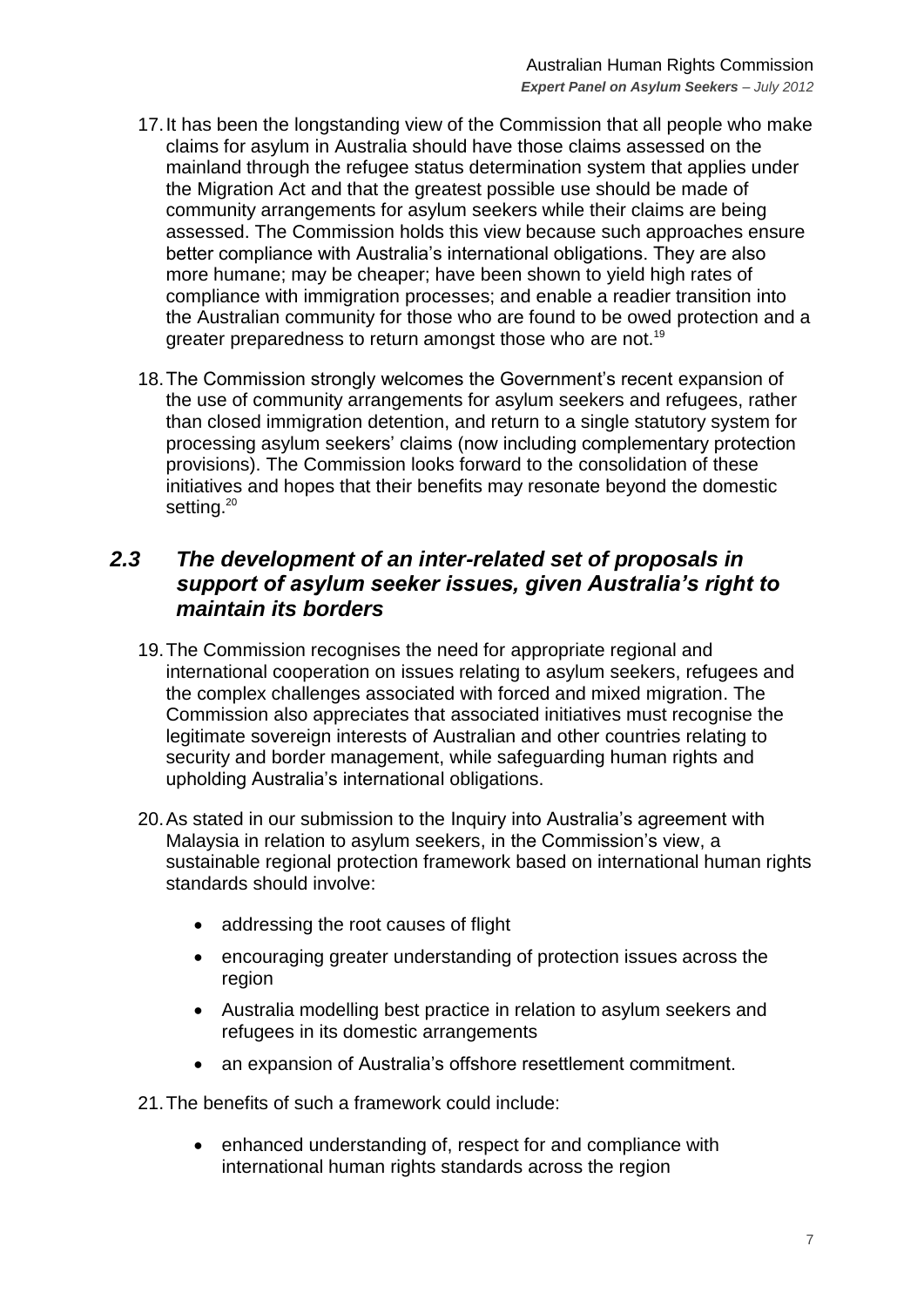- enhanced safety and wellbeing of refugees and asylum seekers across the region, mitigating the likelihood of dangerous onward movement
- more equitable distribution of the benefits and burdens associated with refugee protection and asylum seeker assistance across the region
- facilitation of collaborative efforts to address primary causes of forced displacement and create opportunities for safe voluntary return.
- 22.The Commission recognises that potential exists to leverage strengthened protection for asylum seekers, refugees and other displaced persons through the Regional Cooperation Framework, endorsed in March 2011 through the Bali Process on People Smuggling, Trafficking in Persons and Related Transnational Crime, which is co-chaired by Australia and Indonesia.<sup>21</sup>
- 23.While focussed upon border control and law enforcement initiatives, the nonbinding Regional Cooperation Framework notably includes important principles and considerations aimed at protecting vulnerable people. It also recognises the need to tackle complex push factors, harmonise standards for the processing and treatment of asylum seekers, and achieve safe and lasting solutions for those both found and not found to be in need of international protection.<sup>22</sup>
- 24.While the Regional Cooperation Framework affords significant opportunities to strengthen the respect, protection and promotion of the human rights of refugees, asylum seekers and other displaced persons across our region, its text also accommodates arrangements that may jeopardise the human rights and safety of these populations. The arrangement between the Australian and Malaysian Governments, which was announced as the first initiative to be developed under the auspices of the Regional Cooperation Framework,<sup>23</sup> was a case in point.
- 25.In keeping with Australia"s international obligations, the respect for the human rights of asylum seekers, refugees and other affected persons, including those suspected of engagement in people smuggling activities, must be central to any bilateral or multilateral activities entered into by the Australian Government under the auspices of the Regional Cooperation Framework, or otherwise.
- 26.The Regional Cooperation Framework is an important prospective platform for strengthened regional refugee protection. Its newly established Regional Support Office, co-managed by Australia and Indonesia in consultation with the United Nations High Commissioner for Refugees and the International Organisation for Migration, may provide momentum for the development and coordination of research and strategic initiatives to strengthen the human rights protections afforded to displaced persons within the region. $24$
- 27.As noted earlier, the Commission believes that the Australian Government should exercise leadership by modelling and promoting to its regional counterparts practices which are aligned with the international obligations Australia has agreed to respect. This might include initiatives to encourage and assist other governments to develop domestic infrastructure and standards related to the fair and timely processing of asylum seekers' claims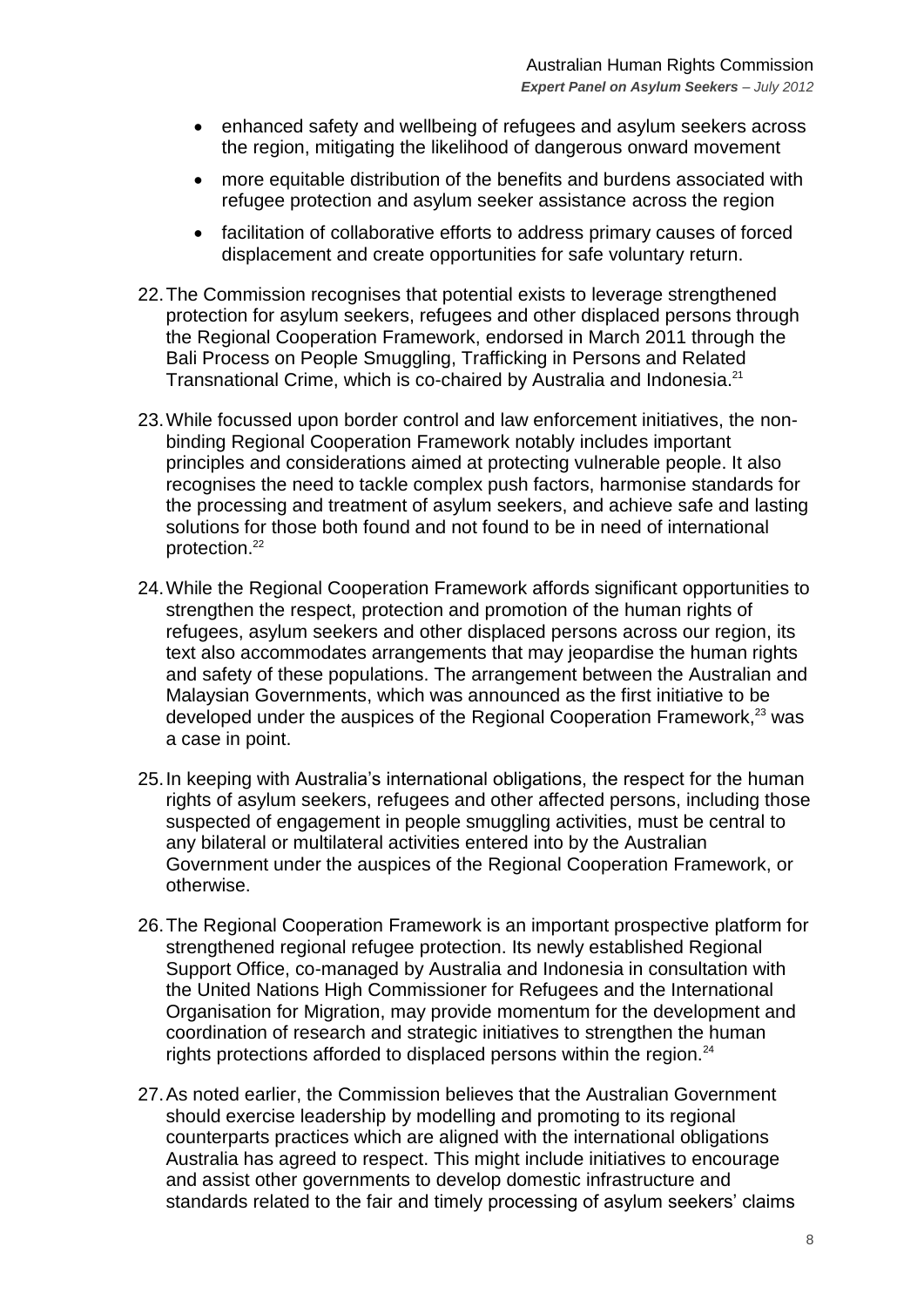and the greatest possible use of community-based arrangements as opposed to closed immigration detention. It may also include initiatives to encourage more widespread accession to the Refugee Convention and other human rights instruments across the region.

- 28.The Australian Government should ensure that its regional engagement in no way contributes to undermining human rights. For instance, the Australian Government should not fund border control practices which obstruct the right to seek asylum.
- 29.Finally, the Commission welcomes recent indications that Australia may increase its resettlement commitment. Such a measure would build on Australia"s established reputation as a world leader in this area, and would demonstrate a genuine commitment to responsibility sharing. Australia may also be in a position to encourage other resettlement countries to allocate a greater number of places to refugees in need of resettlement in the Asia-Pacific region.
- 30.Any increased regional resettlement commitment by Australia cannot be regarded as a substitute for meeting our protection obligations to asylum seekers. Nor should it diminish Australia's existing commitment to refugee resettlement from other regions of the world. Furthermore, increased resettlement from within the region would need to be introduced strategically. For instance, if there are viable prospects for resettlement to occur directly from a number of different countries in the region, this may assist in tackling drivers for onward movement.

### <span id="page-8-0"></span>*2.4 Short, medium and long term approaches to assist in the development of an effective and sustainable approach to asylum seekers*

- 31.In the view of the Commission, in order to be effective and sustainable, any approach to asylum seekers adopted and promoted by the Australian Government must be aligned with accepted international human rights standards.
- 32.The Commission is mindful that the realisation of significantly strengthened protection for asylum seekers, refugees and other displaced persons within our region will take time and considerable effort. The cultivation of a long-term vision for refugee protection, domestically and regionally, will be important.
- 33.The Commission believes that there are strong existing foundations for achieving this long-term agenda, and that there are various short- to mediumterm measures that can be introduced towards that end. These include:
	- ensuring that measures taken to respond to the arrival of boats carrying asylum seekers are consistent with Australia"s human rights obligations
	- the piloting, development and promotion of initiatives designed to strengthen the protection of refugees and asylum seekers in the region through the Regional Cooperation Framework"s Regional Support **Office**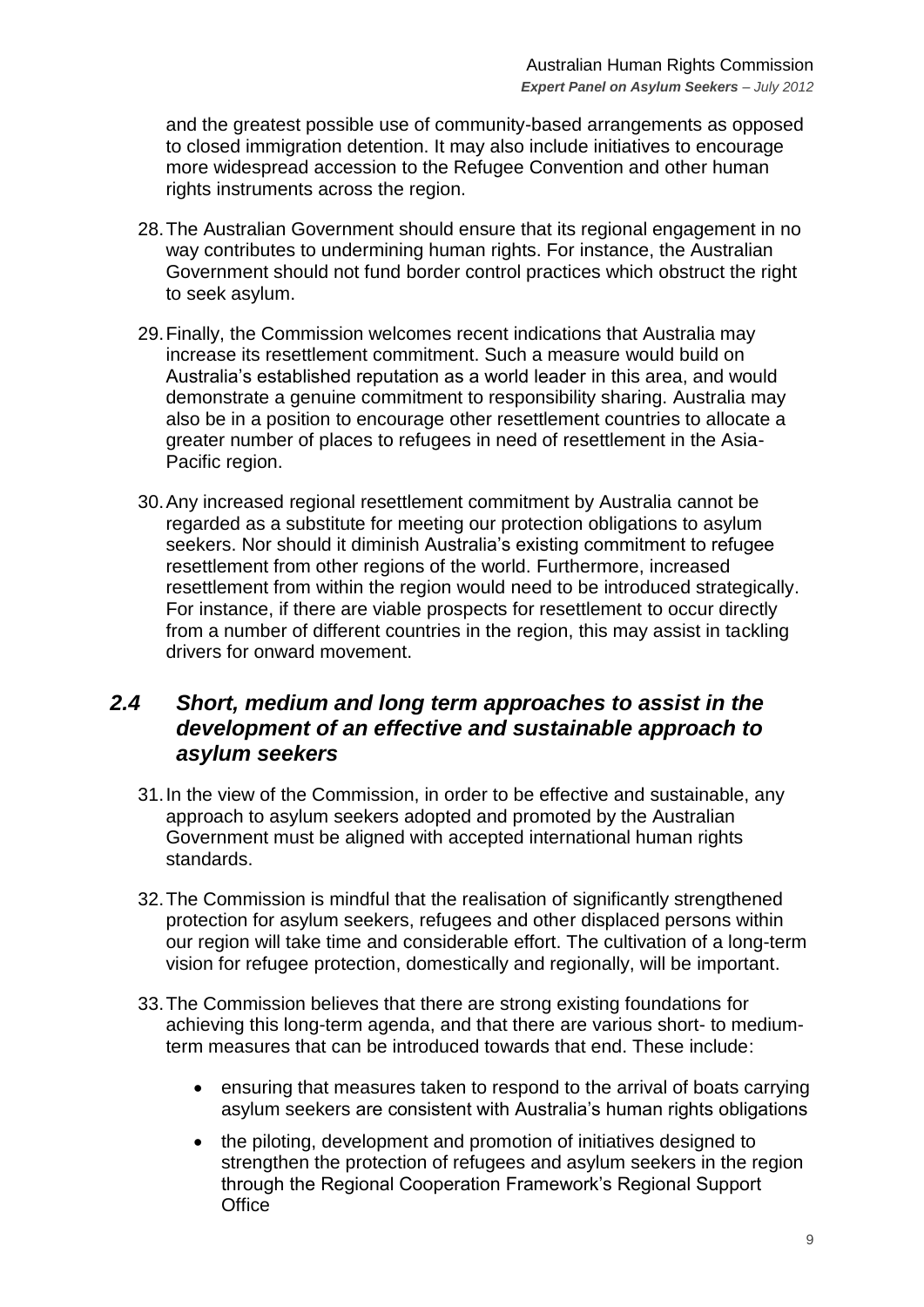- an increased and strategically targeted refugee resettlement commitment.
- 34.The Commission urges the Australian Government to ensure that any short term measures adopted in response to the arrival of asylum seekers to Australia by boat both align with our international human rights obligations and genuinely assist in the development of an effective and sustainable approach to asylum seekers.

[http://www.humanrights.gov.au/human\\_rights/children\\_detention\\_report/report/index.htm](http://www.humanrights.gov.au/human_rights/children_detention_report/report/index.htm) (viewed 16 July 2012); Human Rights and Equal Opportunity Commission, *Those who've come across the seas: Detention of unauthorised arrivals* (1998), at

[http://www.humanrights.gov.au/human\\_rights/immigration/seas.html](http://www.humanrights.gov.au/human_rights/immigration/seas.html) (viewed 16 July 2012). See also Australian Human Rights Commission, *An age of uncertainty: Inquiry into the treatment of individuals suspected of people smuggling offences who say that they are children* (July 2012), publication forthcoming.

Over the past two years, the Commission visited seven immigration detention facilities and produced five detailed public reports. For further information see

July 2012).<br><sup>6</sup> Further to the four documents referenced in the body of the text of this submission at sub-section 2.2, see, for example: "Commission warns against revisiting aspects of "Pacific Solution"" (Media Release, 22 August 2011), at

[http://humanrights.gov.au/about/media/media\\_releases/2011/61\\_11.html;](http://humanrights.gov.au/about/media/media_releases/2011/61_11.html) 'More detail needed on new asylum seeker policy" (Media Release, 6 July 2010), at

See Note 6.

 $\overline{a}$ 

<sup>&</sup>lt;sup>1</sup> The Expert Panel is led by Air Chief Marshall Angus Houston AC AFC (retired), and also comprises Mr Paris Aristotle AM, Director of the Victorian Foundation for the Survivors of Torture ("Foundation House") and Professor Michael L"Estrange AO, Director of the National Security College. The Terms of Reference for the Expert Panel are provided at<http://expertpanelonasylumseekers.dpmc.gov.au/terms> (viewed 11 July 2012). The appointment of the Expert Panel followed the drowning of a known 94 asylum seekers en route to Australia in two incidents within a week, and intense debate surrounding the *Migration Legislation Amendment (The Bali Process) Bill 2012*, which was narrowly defeated in the Senate.

<sup>2</sup> See Human Rights and Equal Opportunity Commission, *A last resort?* (National Inquiry into Children in Immigration Detention) (2004), at

 $3$  The Commission's submissions on matters pertaining to asylum seekers are available at [http://humanrights.gov.au/legal/submissions/indexsubject.html#refugees](http://www.humanrights.gov.au/legal/submissions/index.html#refugees) (viewed 16 July 2012).

[http://www.humanrights.gov.au/human\\_rights/immigration/detention\\_rights.html#9\\_3](http://www.humanrights.gov.au/human_rights/immigration/detention_rights.html#9_3) (viewed 26 June 2012).

<sup>5</sup> COD FORD Are available at [http://humanrights.gov.au/legal/HREOCA\\_reports/index.html](http://www.humanrights.gov.au/legal/humanrightsreports/index.html) (viewed 16

[http://humanrights.gov.au/about/media/media\\_releases/2011/75\\_11.html;](http://humanrights.gov.au/about/media/media_releases/2011/75_11.html) 'Sending asylum seekers to Malaysia is not the answer to addressing people smuggling" (Media Release, 25 July 2011), at

[http://humanrights.gov.au/about/media/media\\_releases/2010/71\\_10.html;](http://humanrights.gov.au/about/media/media_releases/2010/71_10.html) 'HREOC welcomes end of Pacific Solution" (Media Release, 5 February 2008), at

[http://humanrights.gov.au/about/media/media\\_releases/2008/12\\_08.html;](http://humanrights.gov.au/about/media/media_releases/2008/12_08.html) 'Australia's treatment of refugees still has a long way to go" (Media Release, 17 June 2007), at

[http://humanrights.gov.au/about/media/media\\_releases/2007/41\\_07.html;](http://humanrights.gov.au/about/media/media_releases/2007/41_07.html) " "Pacific Solution" still poses human rights risks" (Media Release, 19 September 2006), at

[http://humanrights.gov.au/about/media/media\\_releases/2006/75\\_06.htm](http://humanrights.gov.au/about/media/media_releases/2006/75_06.htm) (all viewed 23 August 2011); *A last resort?*, note 2, sections 6.4.4, 6.6.4, 6.7.8, 6.7.9, 7.8.1, 7.8.2, 7.8.3, 16.2.2, 17.4.9; and J von Doussa, "Human rights and offshore processing" (2007) 9 UTS Law Review 41. 7

 $8$  Asylum seekers who were awaiting transfer to Malaysia, prior to collapse of the arrangement, were held in closed detention facilities on Christmas Island. Restrictive detention of people waiting transfer may be arbitrary in breach of Australia"s obligations under article 9 of the *International Covenant on Civil and Political Rights* (ICCPR) and article 37(b) of the *Convention on the Rights of the Child* (CRC). Australian Human Rights Commission, Submission to the Senate Standing Committees on Legal and Constitutional Affairs Inquiry into Australia"s agreement with Malaysia in relation to asylum seekers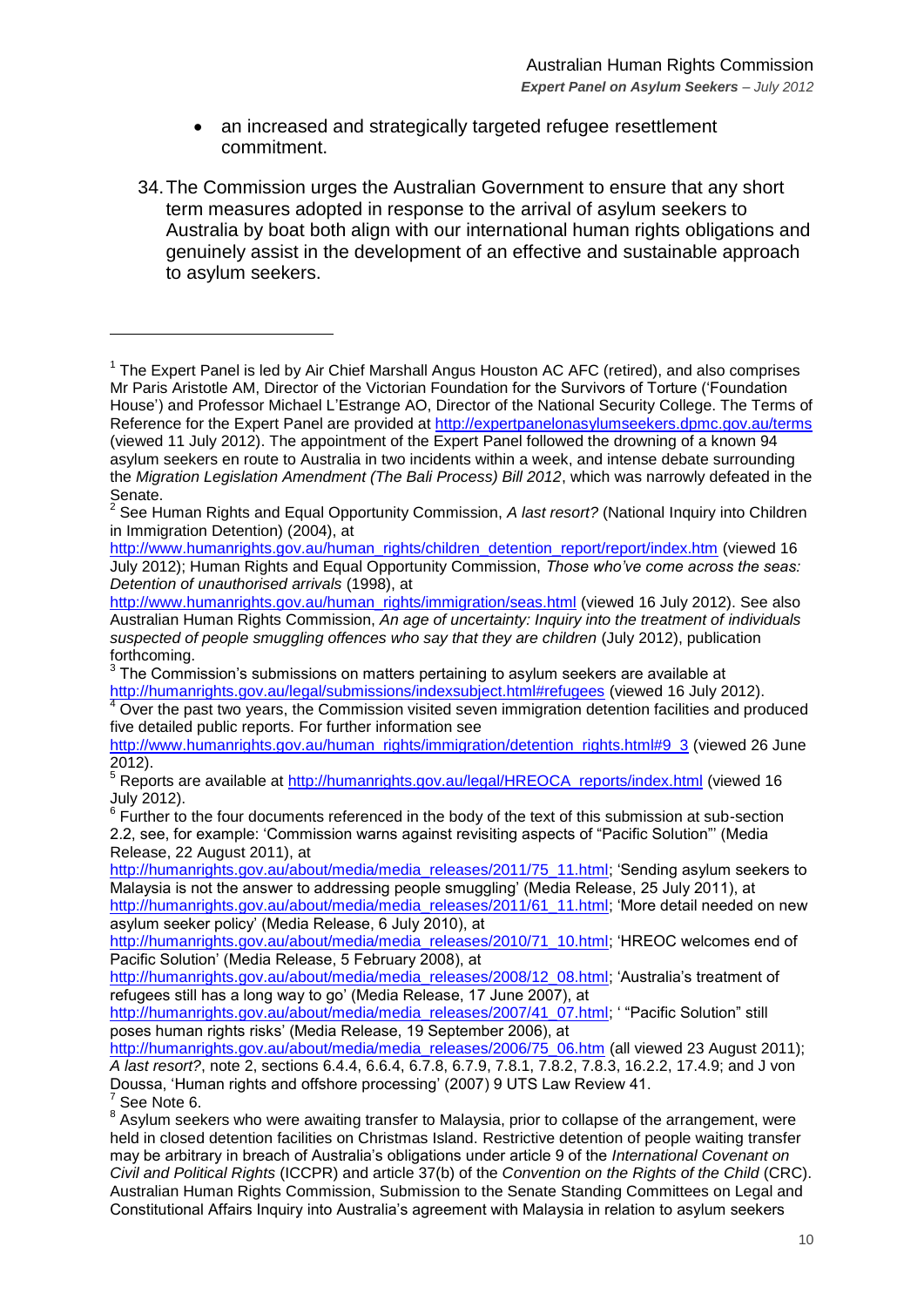(September 2011), see section 5 at

[http://www.humanrights.gov.au/legal/submissions/2011/20110914\\_asylum\\_seekers.html](http://www.humanrights.gov.au/legal/submissions/2011/20110914_asylum_seekers.html)

<sup>9</sup> Above, section 7.

 $\overline{a}$ 

<sup>10</sup> Australia is prohibited under article 33(1) of the Refugee Convention from expelling or returning refugees to territories where their lives or freedom would be threatened on the basis of their race, religion, nationality, membership of a particular social group or political opinion. Australia has further and broader *non-refoulement* obligations under articles 6 and 7 of the ICCPR, articles 6 and 37 of the CRC and article 3 of the *Convention against Torture and Other Cruel, Inhuman or Degrading Treatment or Punishment* (CAT), which prevent the removal of anyone from Australia to a country where they are in danger of death, torture or other mistreatment including arbitrary detention. Above, section 6.1.

 $11$  Article 31 of the Refugee Convention prohibits state parties from penalising asylum seekers on account of their unlawful entry. Further, Australia is bound to respect the right of everyone to equality and non-discrimination under article 26 of the ICCPR. And article 22 of the CRC affirms the right of child asylum seekers and refugees to receive appropriate protection and assistance. The principle of non-discrimination in article 2 of the CRC means that all children seeking asylum are entitled to the same level of assistance and protection of their rights, regardless of how or where they arrive. Above, section 6.3.

 $12$  Articles 17(1) and 23(1) of the ICCPR and article 8(1) of the CRC provide that everyone has the right to freedom from interference with their family. Article 10(1) of the CRC specifically states that "applications by a child or his or her parents to enter or leave a State Party for the purpose of family reunification shall be dealt with … in a positive, humane and expeditious manner". Above, section 6.2. <sup>13</sup> Above, section 8.

 $14$  Above, section 9.

<sup>15</sup> Article 3(1) of the CRC provides that a child's best interests must be a primary consideration in all actions concerning them. Above, section 10.

Above, section 10.2.

<sup>17</sup> UNHCR, "Nauru: 2012 Regional Operations Profile – East Asia and the Pacific", at <http://www.unhcr.org/pages/49e4889e6.html>

UNHCR, Submission by the United Nations High Commissioner for Refugees for the Office of the High Commissioner for Human Rights' Compilation Report - Universal Periodic Review: Papua New Guinea (November 2010), at [www.unhcr.org/refworld/pdfid/4ccfe3cf2.pdf](http://www.unhcr.org/refworld/pdfid/4ccfe3cf2.pdf)<br><sup>19</sup> Carefuse .

<sup>19</sup> See United Nations High Commissioner for Refugees, *Back to Basics: The Right to Liberty and Security of Person and 'Alternatives to Detention' of Refugees, Asylum-Seekers, Stateless Persons and Other Migrants*, Executive Summary and p 60, at

<http://www.unhcr.org/refworld/docid/4dc935fd2.html> (viewed 6 July 2012); International Detention Coalition and La Trobe Refugee Research Centre, *There are Alternatives: A handbook for preventing unnecessary immigration detention* (2011), box 12, sections 3.2, 4.3.3 and 5.1, and endnotes 51-54, at<http://idcoalition.org/cap/handbook/> (viewed 6 July 2012).

<sup>20</sup> For example, as observed in the Co-Chairs" Summary Statement, *UNHCR-Immigration Detention Coalition Expert Roundtable on Alternatives to Detention*, Canberra, 9-10 June 2011, para 18: "[P]ositive developments in Australia"s reception of asylum seekers and refugees could have positive dividends expanding the protection space throughout the South-east Asia region, particularly within the broader Regional Cooperation Framework… Conversely, Australia"s current mandatory detention policy settings make it more difficult to encourage other states in the region to adopt alternatives to detention. At

[http://unhcr.org.au/unhcr/index.php?option=com\\_content&view=category&layout=blog&id=37&Itemid=](http://unhcr.org.au/unhcr/index.php?option=com_content&view=category&layout=blog&id=37&Itemid=61)  $61$  .

<sup>2T</sup> See Co-Chair's Statement, *Fourth Bali Regional Ministerial Conference on People Smuggling, Trafficking In Persons and Related Transnational Crime,* Bali, Indonesia, 29-30 March 2011, at <http://www.baliprocess.net/index.asp?pageID=2145895810>; and see 'About the Bali Process', at <http://www.baliprocess.net/index.asp?pageID=2145831400>

See Co-Chair's Statement, above, paragraphs 7-9, 16 and 19.

<sup>23</sup> Prime Minister and Minister for Immigration, 'The Regional Cooperation Framework' (Media Release, 7 May 2011), at<http://www.pm.gov.au/press-office/regional-coperation-framework> .